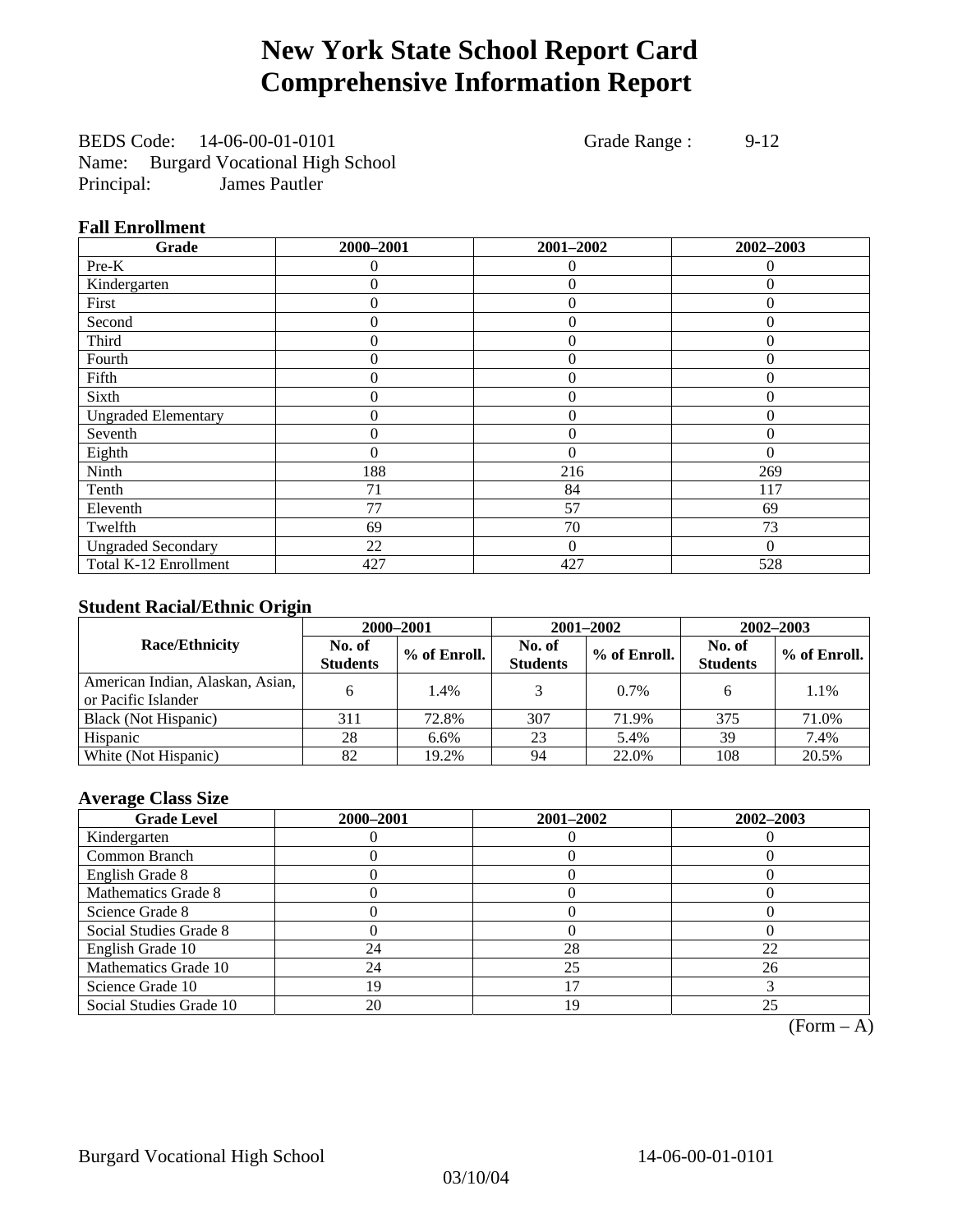### **District Need to Resource Capacity Category**

| <b>N/RC</b> Category | <b>Description</b>                                                  |
|----------------------|---------------------------------------------------------------------|
|                      | This is one of the large city school districts; Buffalo, Rochester, |
|                      | Syracuse, or Yonkers. All these districts have high student needs   |
|                      | relative to district resource capacity.                             |

### **Similar School Group and Description**

| <b>Similar School Group</b> | <b>Description</b>                                                                                                                                                                                                          |
|-----------------------------|-----------------------------------------------------------------------------------------------------------------------------------------------------------------------------------------------------------------------------|
| 42                          | All schools in this group are secondary level schools in large cities<br>other than New York City. The schools in this group are in the<br>higher range of student needs for secondary level schools in these<br>districts. |

All schools within the same N/RC category are divided into three similar school groups defined by the percentage of students in the school who are eligible for the free-lunch program and/or who are limited English proficient (also known as English language learners).

### **Student Demographics Used To Determine Similar Schools Group**

| -                                 | 2000-2001 |         |       | $2001 - 2002$ | 2002–2003 |         |
|-----------------------------------|-----------|---------|-------|---------------|-----------|---------|
|                                   | Count     | Percent | Count | Percent       | Count     | Percent |
| <b>Limited English Proficient</b> | ،4        | 3.3%    | 20    | 4.7%          | 28        | 5.3%    |
| Eligible for Free Lunch           | 331       | 77.5%   | 364   | 85.3%         | 383       | 72.5%   |

### **Attendance and Suspension**

|                               | 1999–2000       |         | 2000-2001       |         | $2001 - 2002$   |         |
|-------------------------------|-----------------|---------|-----------------|---------|-----------------|---------|
|                               | No. of          | $%$ of  | No. of          | $%$ of  | No. of          | $%$ of  |
|                               | <b>Students</b> | Enroll. | <b>Students</b> | Enroll. | <b>Students</b> | Enroll. |
| <b>Annual Attendance Rate</b> |                 | 72.0%   |                 | 88.0%   |                 | 84.3%   |
| <b>Student Suspensions</b>    | 80              | 7.6%    | 54              | 12.7%   | .18             | 27.6%   |

## **Student Socioeconomic and Stability Indicators**

### **(Percent of Enrollment)**

|                          | 2000–2001 | 2001-2002 | 2002-2003 |
|--------------------------|-----------|-----------|-----------|
| <b>Reduced Lunch</b>     | 4.9%      | 3.3%      | 11.4%     |
| <b>Public Assistance</b> | 71-80%    | 71-80%    | 51-60%    |
| <b>Student Stability</b> | $00\%$    | 100%      | 86%       |

## **Staff Counts**

| Staff                                 | 2002-2003 |
|---------------------------------------|-----------|
| <b>Total Teachers</b>                 | 45        |
| <b>Total Other Professional Staff</b> |           |
| <b>Total Paraprofessionals</b>        | NΑ        |
| Teaching Out of Certification*        | NΑ        |
| Teachers with Temporary Licenses      | NΑ        |

\*Teaching out of certification more than on an incidental basis. Teachers with temporary licenses are also counted as teaching out of certification.

 $(Form - B)$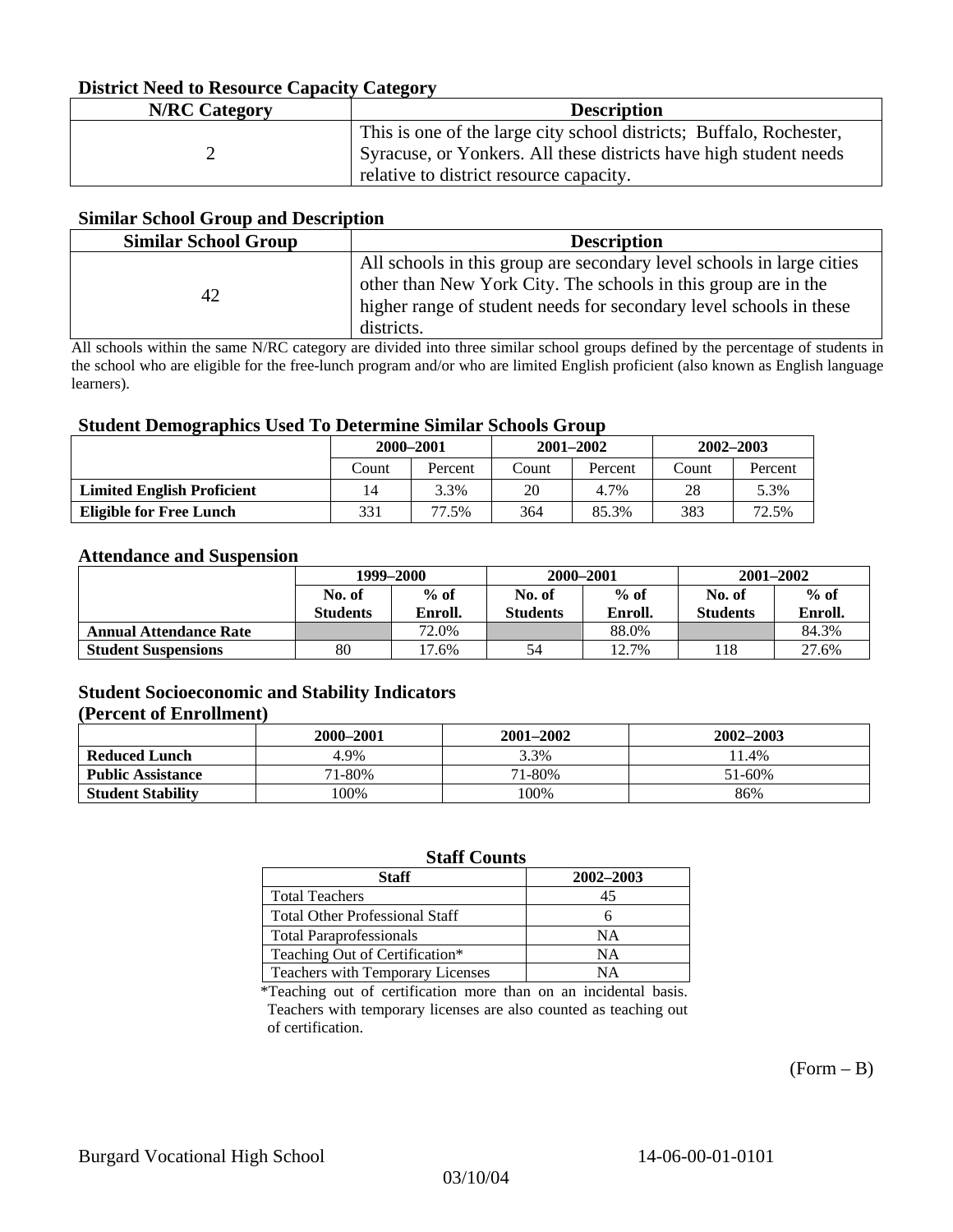## **High School Graduates and Noncompleters**

| ніді эспол этайнакі патінід кеденія вірюшая |                       |                                   |                                                    |                       |                                   |                                                    |                       |                                   |                                                    |  |
|---------------------------------------------|-----------------------|-----------------------------------|----------------------------------------------------|-----------------------|-----------------------------------|----------------------------------------------------|-----------------------|-----------------------------------|----------------------------------------------------|--|
|                                             | 2000-2001             |                                   |                                                    |                       | 2001-2002                         |                                                    |                       | 2002-2003                         |                                                    |  |
|                                             | <b>Total</b><br>Grads | <b>Regents</b><br><b>Diplomas</b> | $\frac{0}{0}$<br><b>Regents</b><br><b>Diplomas</b> | <b>Total</b><br>Grads | <b>Regents</b><br><b>Diplomas</b> | $\frac{6}{6}$<br><b>Regents</b><br><b>Diplomas</b> | <b>Total</b><br>Grads | <b>Regents</b><br><b>Diplomas</b> | $\frac{0}{0}$<br><b>Regents</b><br><b>Diplomas</b> |  |
| General<br>Education                        | 12                    |                                   | 0%                                                 | 39                    | 2                                 | 5%                                                 | 39                    |                                   | 0%                                                 |  |
| Students with<br><b>Disabilities</b>        |                       |                                   | 0%                                                 | 5                     | $\theta$                          | 0%                                                 | $\theta$              |                                   | 0%                                                 |  |
| All Students                                | 19                    |                                   | 0%                                                 | 44                    |                                   | 5%                                                 | 39                    |                                   | 0%                                                 |  |

## **High School Graduates Earning Regents Diplomas\***

\*Only students awarded local diplomas (including local diplomas with Regents endorsements) are counted as high school graduates. Because of a change in data collection procedures during the 2001–2002 school year, diploma counts and percentage of graduates earning Regents diplomas are not necessarily comparable between years. Data for the 2000-2001 school year include January, June and August 2001 graduates; data for the 2001-2002 school year include January and June 2002 graduates; data for the 2002–2003 school year include August 2002 and January and June 2003 graduates.

### **Distribution of 2002–2003 Graduates (All Students)**

|               | To 4-vear<br>College | To 2-vear<br>College | To Other Post-<br>Secondary | To the Military | <b>Employment</b> | Other |
|---------------|----------------------|----------------------|-----------------------------|-----------------|-------------------|-------|
| <b>Number</b> |                      |                      |                             |                 |                   |       |
| Percent       | 41%                  | 44%                  | 5%                          | 3%              | 5%                | 3%    |

### **Number of High School Completers with Disabilities in 2002–2003**

| Graduates*<br>(a) | <b>Regents</b><br><b>Diplomas</b><br>b) | <b>IEP Diplomas</b><br>or Certificates<br>$\mathbf{c}$ | All 2002-2003<br><b>Completers</b><br>$(a+c)$ |
|-------------------|-----------------------------------------|--------------------------------------------------------|-----------------------------------------------|
|                   |                                         |                                                        |                                               |

\*Local Diplomas (including local diplomas with Regents endorsements)

### **High School Noncompletion Rates**

| . .                 |                            | 2000-2001       |         | 2001-2002       |         | 2002-2003       |         |
|---------------------|----------------------------|-----------------|---------|-----------------|---------|-----------------|---------|
|                     |                            | No. of          | $%$ of  | No. of          | $%$ of  | No. of          | $%$ of  |
|                     |                            | <b>Students</b> | Enroll. | <b>Students</b> | Enroll. | <b>Students</b> | Enroll. |
| <b>General-</b>     | Dropped Out                |                 |         | 12              |         | 34              |         |
| <b>Education</b>    | Entered GED Program*       |                 |         | 9               |         | 18              |         |
| <b>Students</b>     | <b>Total Noncompleters</b> |                 |         | 21              |         | 52              |         |
| <b>Students</b>     | Dropped Out                |                 |         | 2               |         | 16              |         |
| with                | Entered GED Program*       |                 |         |                 |         | ┑               |         |
| <b>Disabilities</b> | <b>Total Noncompleters</b> |                 |         |                 |         | 23              |         |
| All                 | Dropped Out                | 0               | $0.0\%$ | 14              | 3.3%    | 50              | 9.5%    |
| <b>Students</b>     | Entered GED Program*       | 2               | $0.5\%$ | 10              | 2.3%    | 25              | 4.7%    |
|                     | <b>Total Noncompleters</b> | $\mathfrak{D}$  | 0.5%    | 24              | 5.6%    | 75              | 14.2%   |

\*The number and percentage of students who left K-12, diploma-bound systems and entered an alternative program leading to a high school equivalency diploma.

 $(Form - C)$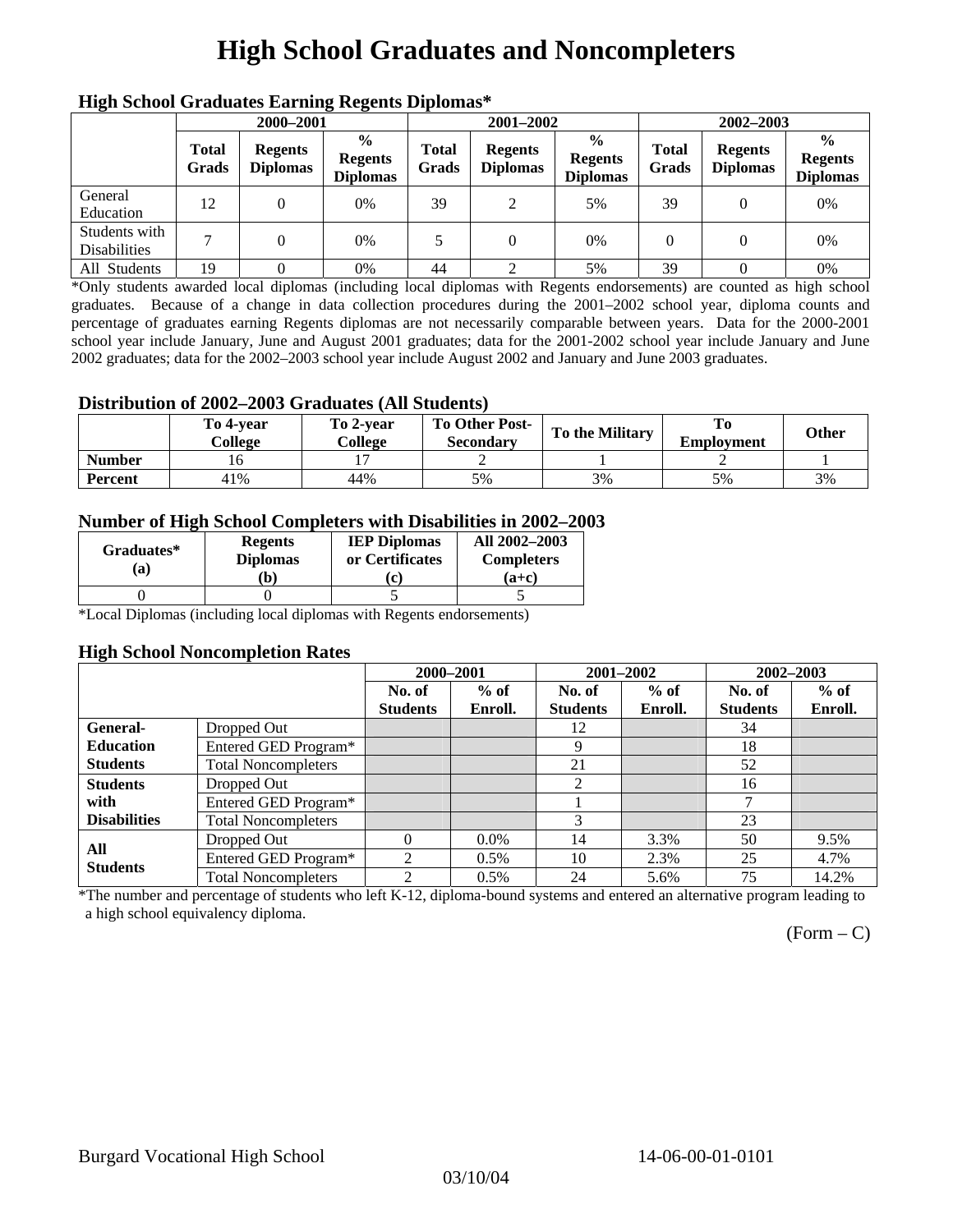## **Career Development and Occupational Studies (CDOS)**

## **Percentage of Students Documenting Self- and Career-Awareness Information and Career Exploration Activities, K–3**

| <b>Grades</b> | 2000-01 | $2001 - 02$ | $2002 - 03$ |
|---------------|---------|-------------|-------------|
| K–1           |         | $0\%$       | $0\%$       |
|               |         | $0\%$       | 9%          |

## **Students Developing a Career Plan, 4–12**

| <b>Grades</b>      |                                      | $2000 - 01$ | $2001 - 02$ | $2002 - 03$ |
|--------------------|--------------------------------------|-------------|-------------|-------------|
|                    | Number of General-Education Students |             | 0           | $\Omega$    |
| $4 - 5$<br>$6 - 8$ | Number of Students with Disabilities |             | $\Omega$    | $\Omega$    |
|                    | Number of All Students               |             | $\Omega$    | $\Omega$    |
|                    | Percent of Enrollment                |             | $0\%$       | $0\%$       |
|                    | Number of General-Education Students |             | $\Omega$    | $\Omega$    |
|                    | Number of Students with Disabilities |             | $\Omega$    | $\Omega$    |
|                    | Number of All Students               |             | $\theta$    | $\Omega$    |
| $9 - 12$           | Percent of Enrollment                |             | 0%          | 0%          |
|                    | Number of General-Education Students |             | 333         | 403         |
|                    | Number of Students with Disabilities |             | 94          | 125         |
|                    | Number of All Students               |             | 427         | 528         |
|                    | Percent of Enrollment                |             | 100%        | 100%        |

## **Second Language Proficiency Examinations**

## **General-Education Students**

| <b>Test</b> | 2000-2001         |           |            |                                                                        | 2002-2003 |    |  |
|-------------|-------------------|-----------|------------|------------------------------------------------------------------------|-----------|----|--|
|             | <b>No. Tested</b> | % Passing | No. Tested | 2001-2002<br>% Passing<br><b>No. Tested</b><br>$0\%$<br>0%<br>0%<br>0% | % Passing |    |  |
| French      |                   | 0%        |            |                                                                        |           | 0% |  |
| German      |                   | 0%        |            |                                                                        |           | 0% |  |
| Italian     |                   | 0%        |            |                                                                        |           | 0% |  |
| Latin       |                   | 0%        |            |                                                                        |           | 0% |  |
| Spanish     |                   | 0%        |            | 0%                                                                     |           | 0% |  |

### **Students with Disabilities**

| <b>Test</b> | 2000-2001         |           |                                                                                      |           | 2002-2003 |    |  |
|-------------|-------------------|-----------|--------------------------------------------------------------------------------------|-----------|-----------|----|--|
|             | <b>No. Tested</b> | % Passing | 2001-2002<br>% Passing<br>No. Tested<br><b>No. Tested</b><br>0%<br>0%<br>0%<br>$0\%$ | % Passing |           |    |  |
| French      |                   | 0%        |                                                                                      |           |           | 0% |  |
| German      |                   | 0%        |                                                                                      |           |           | 0% |  |
| Italian     |                   | 0%        |                                                                                      |           |           | 0% |  |
| Latin       |                   | 0%        |                                                                                      |           |           | 0% |  |
| Spanish     |                   | 0%        |                                                                                      | 0%        |           | 0% |  |

 <sup>(</sup>Form-D)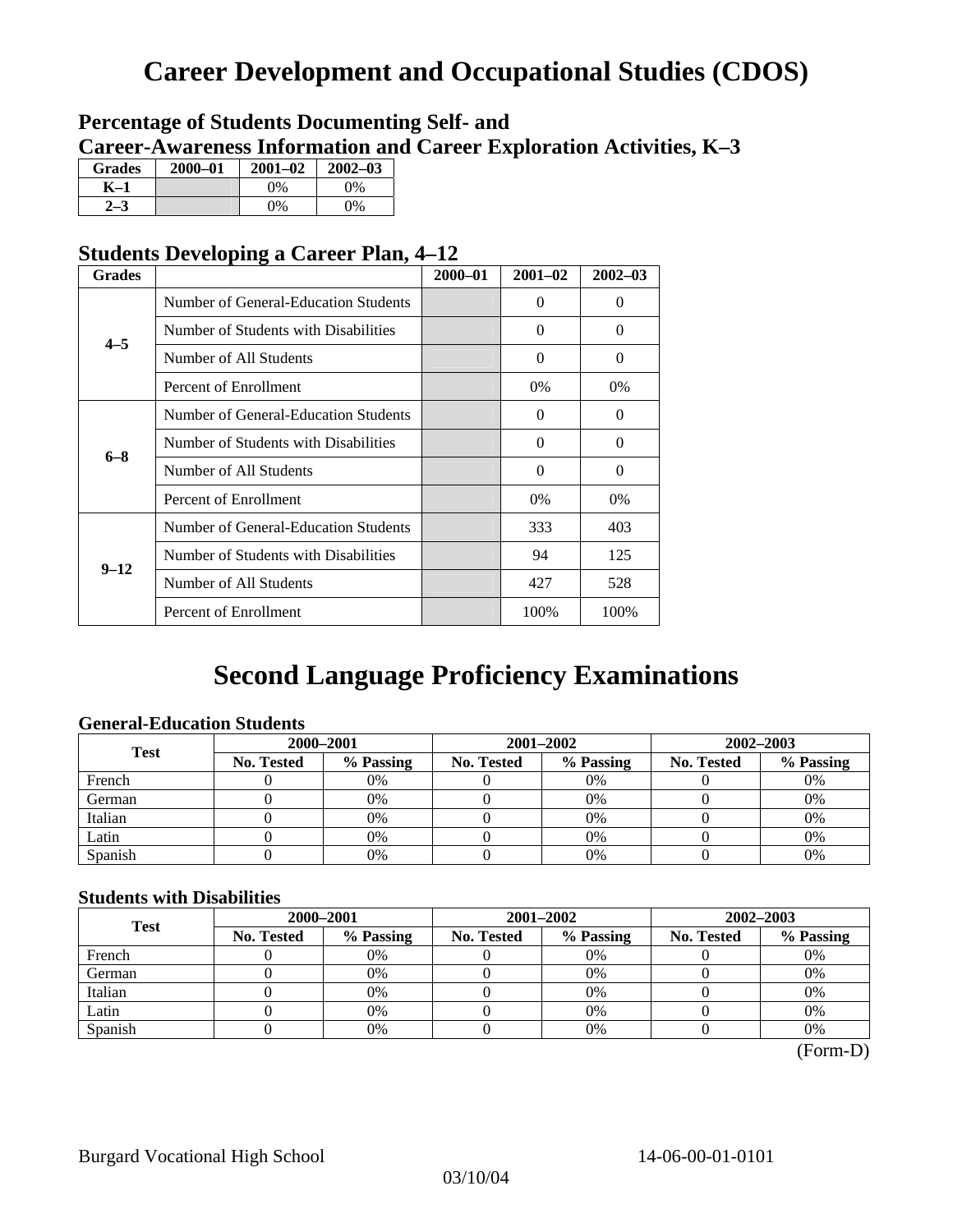# **Regents Competency Tests**

## **General-Education Students**

| <b>Test</b>           | 2000-2001         |           |            | $2001 - 2002$ | $2002 - 2003$     |           |  |
|-----------------------|-------------------|-----------|------------|---------------|-------------------|-----------|--|
|                       | <b>No. Tested</b> | % Passing | No. Tested | % Passing     | <b>No. Tested</b> | % Passing |  |
| Mathematics           |                   | 0%        |            |               |                   | 0%        |  |
| Science               |                   | 100%      |            | 0%            |                   | 0%        |  |
| Reading               |                   | 0%        |            | $0\%$         |                   | 0%        |  |
| Writing               |                   | 0%        |            | 0%            |                   | 0%        |  |
| <b>Global Studies</b> |                   |           |            |               |                   | 0%        |  |
| U.S. Hist & Gov't     |                   | 60%       |            |               |                   | 0%        |  |

## **Students with Disabilities**

| <b>Test</b>           | 2000-2001         |                                                                                     | 2001-2002 | 2002-2003 |    |  |
|-----------------------|-------------------|-------------------------------------------------------------------------------------|-----------|-----------|----|--|
|                       | <b>No. Tested</b> | % Passing<br>% Passing<br>No. Tested<br><b>No. Tested</b><br>100%<br>0%<br>0%<br>0% | % Passing |           |    |  |
| <b>Mathematics</b>    | 10                |                                                                                     |           |           | 0% |  |
| Science               |                   |                                                                                     |           |           | 0% |  |
| Reading               |                   |                                                                                     |           |           | 0% |  |
| Writing               |                   |                                                                                     |           |           | 0% |  |
| <b>Global Studies</b> |                   |                                                                                     | 0%        |           | 0% |  |
| U.S. Hist & Gov't     |                   | 57%                                                                                 | 0%        |           | 0% |  |

 $(Form - E)$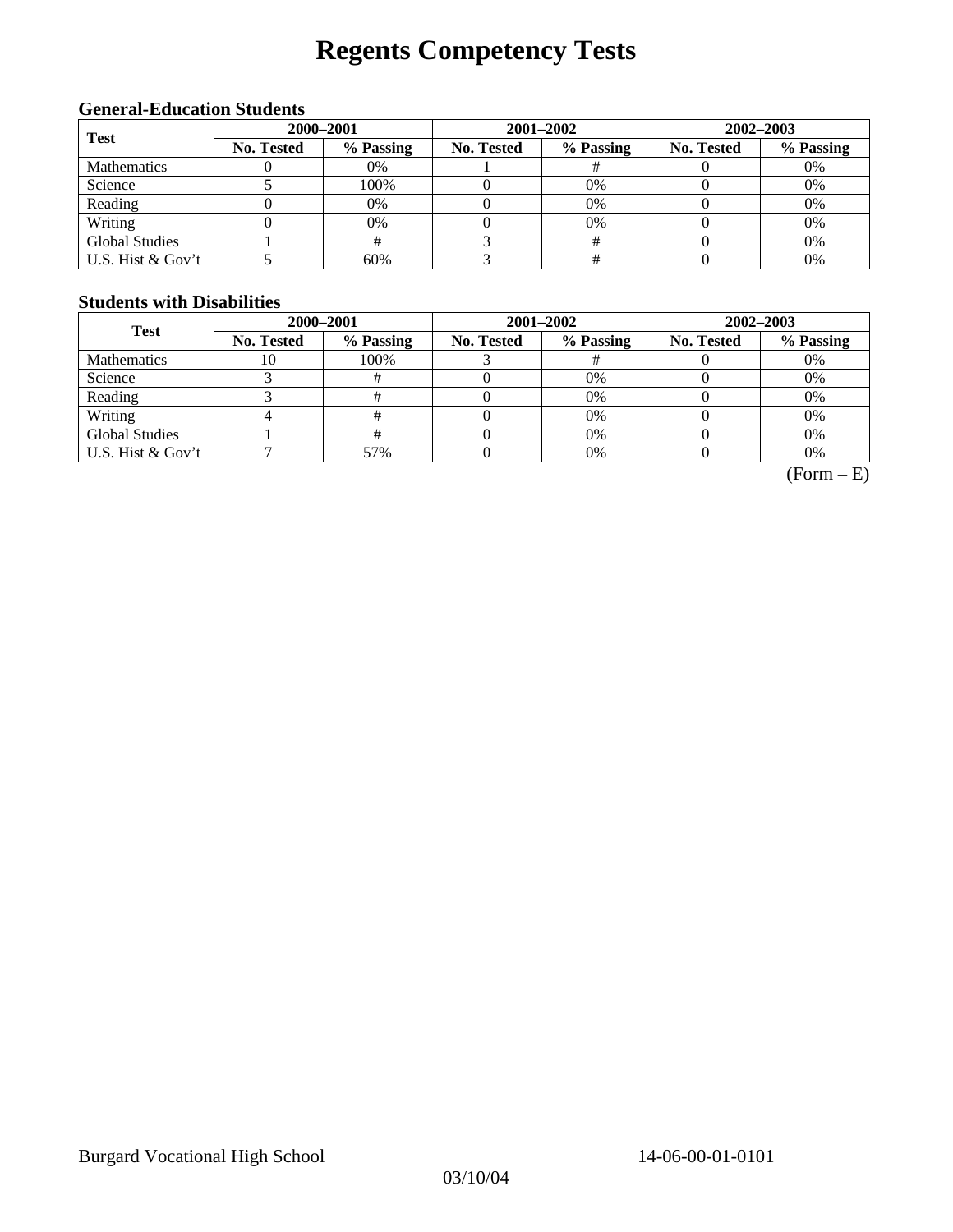# **Regents Examinations**

|                                                            |                  | <b>All Students</b>                 |                |                  | <b>Students with Disabilities</b> |                  |
|------------------------------------------------------------|------------------|-------------------------------------|----------------|------------------|-----------------------------------|------------------|
|                                                            | 2001             | 2002                                | 2003           | 2001             | 2002                              | 2003             |
|                                                            |                  | <b>Comprehensive English</b>        |                |                  |                                   |                  |
| Number Tested                                              | 71               | 75                                  | 76             | $\overline{7}$   | 1                                 | 6                |
| Number Scoring 55-100                                      | 58               | 46                                  | 60             | 6                | $\#$                              | 3                |
| Number Scoring 65-100                                      | 33               | 18                                  | 29             | 3                | $\#$                              | $\mathbf{1}$     |
| Number Scoring 85-100                                      | $\overline{0}$   | $\mathbf{1}$                        | $\overline{0}$ | $\overline{0}$   | $\overline{\#}$                   | $\overline{0}$   |
| Percentage of Tested Scoring 55-100                        | 82%              | 61%                                 | 79%            | 86%              | $\#$                              | 50%              |
| Percentage of Tested Scoring 65-100                        | 46%              | 24%                                 | 38%            | 43%              | $\#$                              | 17%              |
| Percentage of Tested Scoring 85-100                        | 0%               | 1%                                  | 0%             | $0\%$            | $\#$                              | $0\%$            |
|                                                            |                  | <b>Mathematics A</b>                |                |                  |                                   |                  |
| Number Tested                                              | 81               | 133                                 | 152            | 8                | $\mathfrak{Z}$                    | 8                |
| Number Scoring 55-100                                      | 26               | 29                                  | 39             | $\boldsymbol{0}$ | $\#$                              | $\mathbf{1}$     |
| Number Scoring 65-100                                      | $\overline{4}$   | $\boldsymbol{7}$                    | 11             | $\boldsymbol{0}$ | $\#$                              | $\Omega$         |
| Number Scoring 85-100                                      | $\overline{0}$   | $\mathbf{0}$                        | $\mathbf{0}$   | $\overline{0}$   | $\frac{1}{2}$                     | $\overline{0}$   |
| Percentage of Tested Scoring 55-100                        | 32%              | 22%                                 | 26%            | 0%               | $\#$                              | 12%              |
| Percentage of Tested Scoring 65-100                        | 5%               | 5%                                  | 7%             | 0%               | $\#$                              | 0%               |
| Percentage of Tested Scoring 85-100                        | 0%               | 0%                                  | 0%             | 0%               | #                                 | 0%               |
| Mathematics B (first administered June 2001)               |                  |                                     |                |                  |                                   |                  |
| Number Tested                                              | $\mathbf{0}$     | $\mathbf{0}$                        | $\mathbf{0}$   | $\overline{0}$   | $\mathbf{0}$                      | $\overline{0}$   |
| Number Scoring 55-100                                      | $\boldsymbol{0}$ | $\boldsymbol{0}$                    | $\overline{0}$ | $\overline{0}$   | $\overline{0}$                    | $\boldsymbol{0}$ |
| Number Scoring 65-100                                      | $\overline{0}$   | $\overline{0}$                      | $\mathbf{0}$   | $\overline{0}$   | $\overline{0}$                    | $\overline{0}$   |
| Number Scoring 85-100                                      | $\mathbf{0}$     | $\boldsymbol{0}$                    | $\mathbf{0}$   | $\overline{0}$   | $\overline{0}$                    | $\overline{0}$   |
| Percentage of Tested Scoring 55-100                        | 0%               | 0%                                  | 0%             | 0%               | 0%                                | 0%               |
| Percentage of Tested Scoring 65-100                        | 0%               | 0%                                  | 0%             | 0%               | 0%                                | 0%               |
| Percentage of Tested Scoring 85-100                        | 0%               | 0%                                  | 0%             | 0%               | 0%                                | 0%               |
|                                                            |                  | <b>Global History and Geography</b> |                |                  |                                   |                  |
| Number Tested                                              | 85               | 73                                  | 125            | $8\,$            | $\boldsymbol{0}$                  | 9                |
| Number Scoring 55-100                                      | 71               | 44                                  | 62             | $\overline{7}$   | $\overline{0}$                    | $\overline{4}$   |
| Number Scoring 65-100                                      | 35               | 37                                  | 38             | 5                | $\mathbf{0}$                      | $\overline{2}$   |
| Number Scoring 85-100                                      | $\overline{2}$   | $\mathbf{1}$                        | $\Omega$       | $\mathbf{1}$     | $\mathbf{0}$                      | $\Omega$         |
| Percentage of Tested Scoring 55-100                        | 84%              | 60%                                 | 50%            | 88%              | 0%                                | 44%              |
| Percentage of Tested Scoring 65-100                        | 41%              | 51%                                 | 30%            | 62%              | 0%                                | 22%              |
| Percentage of Tested Scoring 85-100                        | 2%               | 1%                                  | 0%             | 12%              | 0%                                | 0%               |
| U.S. History and Government (first administered June 2001) |                  |                                     |                |                  |                                   |                  |
| Number Tested                                              | 75               | 77                                  | 63             | 10               | $\sqrt{2}$                        | 6                |
| Number Scoring 55-100                                      | 48               | 52                                  | 59             | 6                | #                                 | $\overline{6}$   |
| Number Scoring 65-100                                      | 21               | 24                                  | 38             | 3                | $\#$                              | 6                |
| Number Scoring 85-100                                      | $\mathbf{1}$     | $\mathbf{0}$                        | 3              | $\overline{0}$   | $\frac{1}{2}$                     | $\overline{0}$   |
| Percentage of Tested Scoring 55-100                        | 64%              | 68%                                 | 94%            | 60%              | $\overline{\#}$                   | 100%             |
| Percentage of Tested Scoring 65-100                        | 28%              | 31%                                 | 60%            | 30%              | $\frac{1}{2}$                     | 100%             |
| Percentage of Tested Scoring 85-100                        | 1%               | 0%                                  | 5%             | 0%               | $\overline{\#}$                   | 0%               |

 $(Form - F)$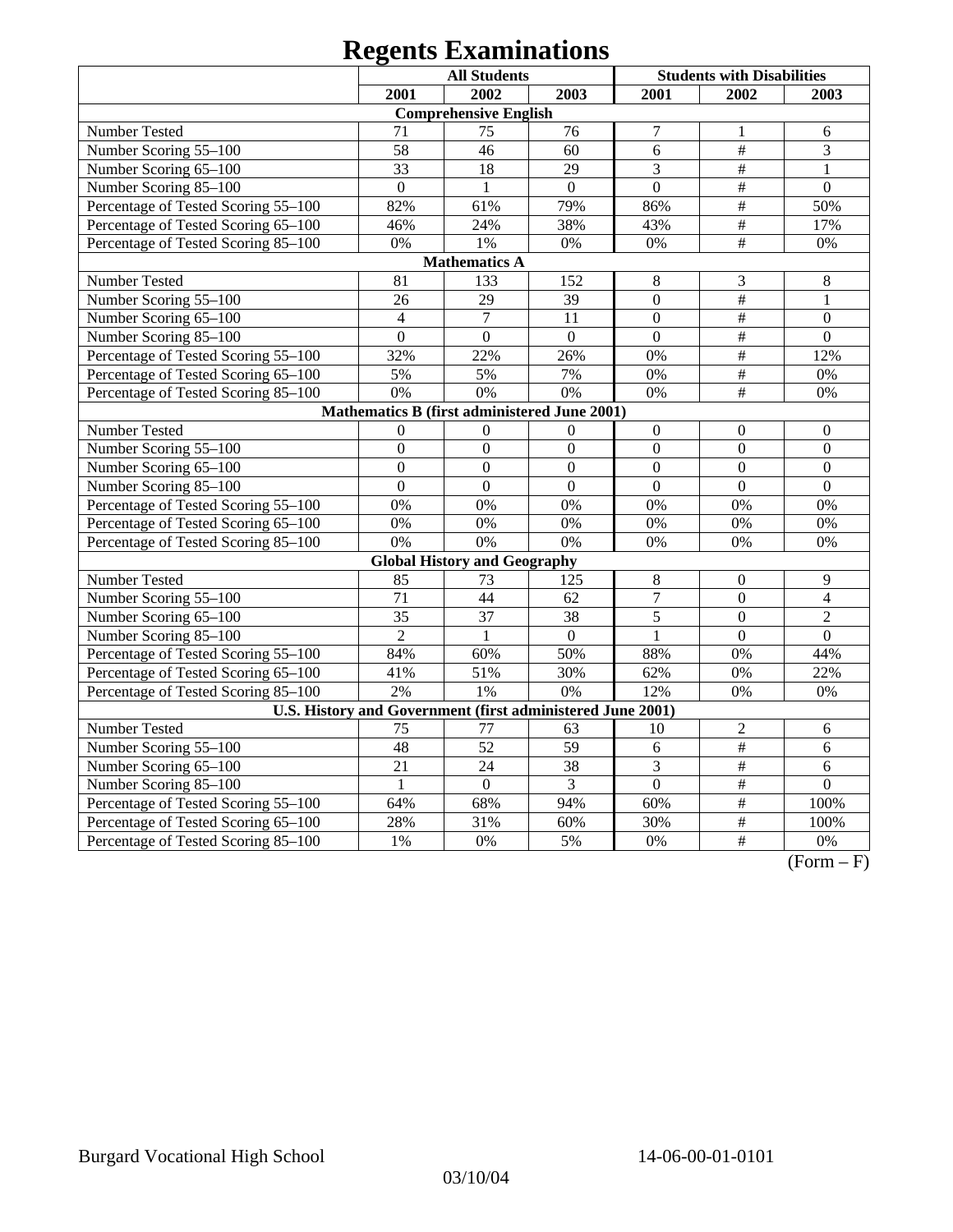## **Regents Examinations**

|                                                               |                | $\sum_{i=1}^{n}$<br><b>All Students</b>                   |                |                  | <b>Students with Disabilities</b> |                  |
|---------------------------------------------------------------|----------------|-----------------------------------------------------------|----------------|------------------|-----------------------------------|------------------|
|                                                               | 2001           | 2002                                                      | 2003           | 2001             | 2002                              | 2003             |
|                                                               |                | Living Environment (first administered June 2001)         |                |                  |                                   |                  |
| Number Tested                                                 | 153            | 146                                                       | 140            | 17               | $\boldsymbol{0}$                  | 33               |
| Number Scoring 55-100                                         | 114            | 128                                                       | 107            | 9                | $\overline{0}$                    | 21               |
| Number Scoring 65-100                                         | 62             | 93                                                        | 88             | $\overline{4}$   | $\mathbf{0}$                      | 14               |
| Number Scoring 85-100                                         | $\overline{2}$ | $\overline{0}$                                            |                | $\overline{0}$   | $\overline{0}$                    | $\overline{0}$   |
| Percentage of Tested Scoring 55-100                           | 75%            | 88%                                                       | 76%            | 53%              | 0%                                | 64%              |
| Percentage of Tested Scoring 65-100                           | 41%            | 64%                                                       | 63%            | 24%              | 0%                                | 42%              |
| Percentage of Tested Scoring 85-100                           | 1%             | 0%                                                        | 1%             | 0%               | 0%                                | 0%               |
| Physical Setting/Earth Science (first administered June 2001) |                |                                                           |                |                  |                                   |                  |
| Number Tested                                                 | 54             | 96                                                        | 145            | 7                | $\overline{2}$                    | 20               |
| Number Scoring 55-100                                         | 38             | 71                                                        | 58             | $\overline{4}$   | $\overline{\#}$                   | 5                |
| Number Scoring 65-100                                         | 21             | 52                                                        | 24             | 3                | $\#$                              | $\boldsymbol{0}$ |
| Number Scoring 85-100                                         | $\mathbf{0}$   | 7                                                         | 1              | $\boldsymbol{0}$ | $\#$                              | $\boldsymbol{0}$ |
| Percentage of Tested Scoring 55-100                           | 70%            | 74%                                                       | 40%            | 57%              | $\#$                              | 25%              |
| Percentage of Tested Scoring 65-100                           | 39%            | 54%                                                       | 17%            | 43%              | $\#$                              | 0%               |
| Percentage of Tested Scoring 85-100                           | 0%             | 7%                                                        | 1%             | 0%               | #                                 | 0%               |
|                                                               |                | Physical Setting/Chemistry (first administered June 2002) |                |                  |                                   |                  |
| Number Tested                                                 |                | $\theta$                                                  | $\mathbf{0}$   |                  | $\theta$                          | $\boldsymbol{0}$ |
| Number Scoring 55-100                                         |                | $\overline{0}$                                            | $\overline{0}$ |                  | $\overline{0}$                    | $\overline{0}$   |
| Number Scoring 65-100                                         |                | $\mathbf{0}$                                              | $\mathbf{0}$   |                  | $\boldsymbol{0}$                  | $\boldsymbol{0}$ |
| Number Scoring 85-100                                         |                | $\overline{0}$                                            | $\overline{0}$ |                  | $\overline{0}$                    | $\overline{0}$   |
| Percentage of Tested Scoring 55-100                           |                | 0%                                                        | 0%             |                  | 0%                                | 0%               |
| Percentage of Tested Scoring 65-100                           |                | 0%                                                        | 0%             |                  | 0%                                | 0%               |
| Percentage of Tested Scoring 85-100                           |                | 0%                                                        | 0%             |                  | 0%                                | 0%               |
|                                                               |                | Physical Setting/Physics (first administered June 2002)*  |                |                  |                                   |                  |
| Number Tested                                                 |                |                                                           |                |                  |                                   |                  |
| Number Scoring 55-100                                         |                |                                                           |                |                  |                                   |                  |
| Number Scoring 65-100                                         |                |                                                           |                |                  |                                   |                  |
| Number Scoring 85-100                                         |                |                                                           |                |                  |                                   |                  |
| Percentage of Tested Scoring 55-100                           |                |                                                           |                |                  |                                   |                  |
| Percentage of Tested Scoring 65-100                           |                |                                                           |                |                  |                                   |                  |
| Percentage of Tested Scoring 85-100                           |                |                                                           |                |                  |                                   |                  |

\* Physical Setting/Physics results are not included in the report card because the Department is issuing a new conversion chart for this assessment. Data currently available to the Department are based on the original conversion chart for the assessment.

 $(Form - G)$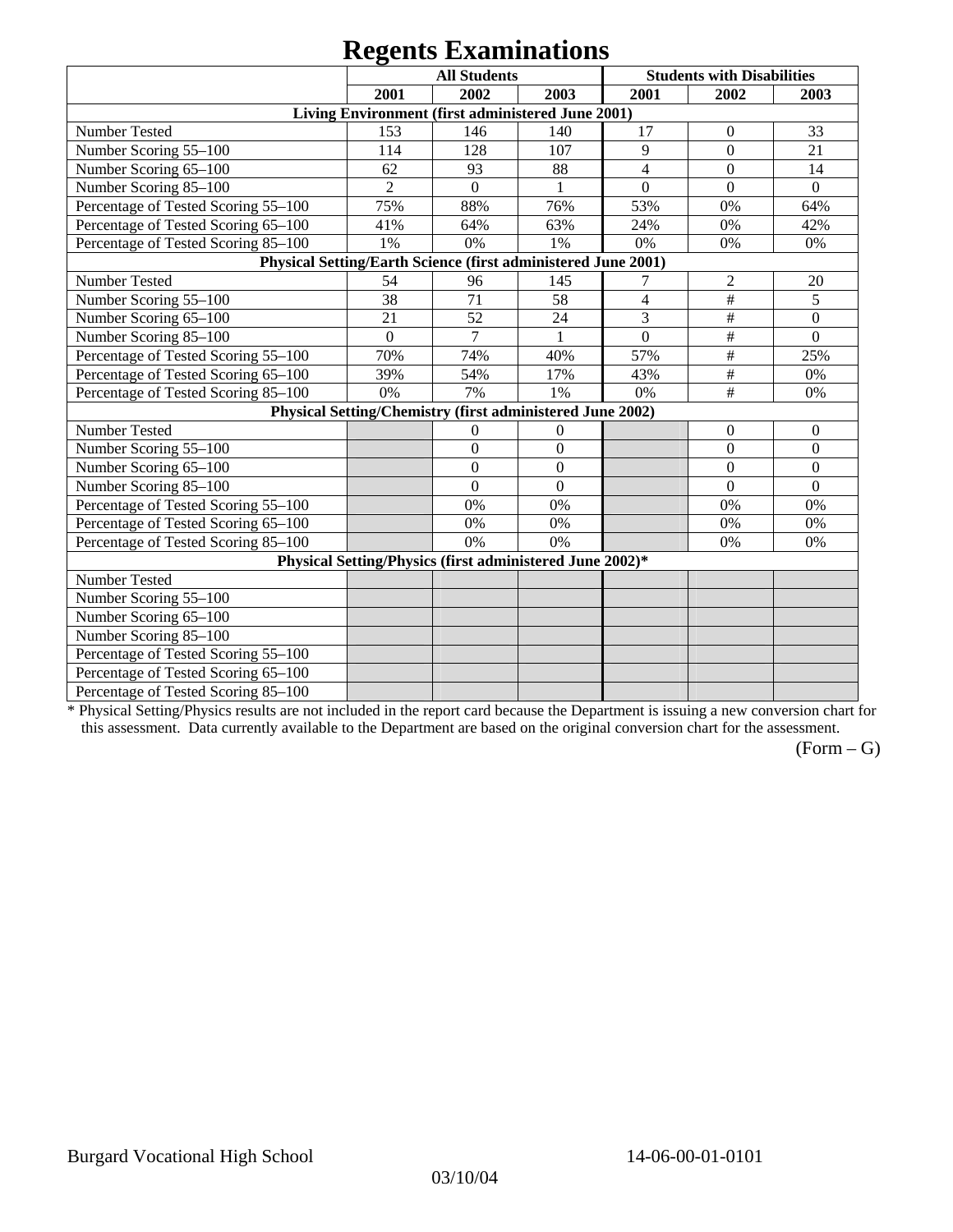## **Introduction to Occupations Examination**

|                                   | 2000-2001         |           | $2001 - 2002$ |           | 2002-2003  |           |
|-----------------------------------|-------------------|-----------|---------------|-----------|------------|-----------|
|                                   | <b>No. Tested</b> | % Passing | No. Tested    | % Passing | No. Tested | % Passing |
| <b>General-Education Students</b> | 109               | 86%       |               | 0%        |            | $0\%$     |
| <b>Students with Disabilities</b> |                   | 57%       |               | 0%        |            | 0%        |

On school reports, 2000–2001 and 2001–2002 data are for all students with disabilities enrolled in the school. District reports contain data for all students with disabilities enrolled in the district for the 2000–2001, 2001–2002, and 2002–2003 school years.

## **Elementary-Level Social Studies**

|                 |                                   | <b>Number</b><br><b>Tested</b> | $%$ at<br>Level 1 | $%$ at<br>Level 2 | $%$ at<br>Level 3 | $%$ at<br><b>Level 4</b> |
|-----------------|-----------------------------------|--------------------------------|-------------------|-------------------|-------------------|--------------------------|
|                 | <b>General-Education Students</b> |                                | 0%                | 0%                | 0%                | 0%                       |
| <b>Nov 2002</b> | <b>Students with Disabilities</b> |                                | 0%                | 0%                | 0%                | 0%                       |
|                 | All Students                      |                                | 0%                | 0%                | 0%                | $0\%$                    |

## **Middle-Level Social Studies**

|                  |                                   | <b>Number</b><br>Tested | $%$ at<br>evel 1. | $%$ at<br>Level 2 | $%$ at<br>Level 3 | $%$ at<br>Level 4 |
|------------------|-----------------------------------|-------------------------|-------------------|-------------------|-------------------|-------------------|
|                  | <b>General-Education Students</b> |                         | 0%                | 0%                | $0\%$             | $0\%$             |
| <b>June 2003</b> | <b>Students with Disabilities</b> |                         | 0%                | 0%                | 0%                | 0%                |
|                  | All Students                      |                         | 0%                | 0%                | 0%                | 0%                |

 $(Form - J)$